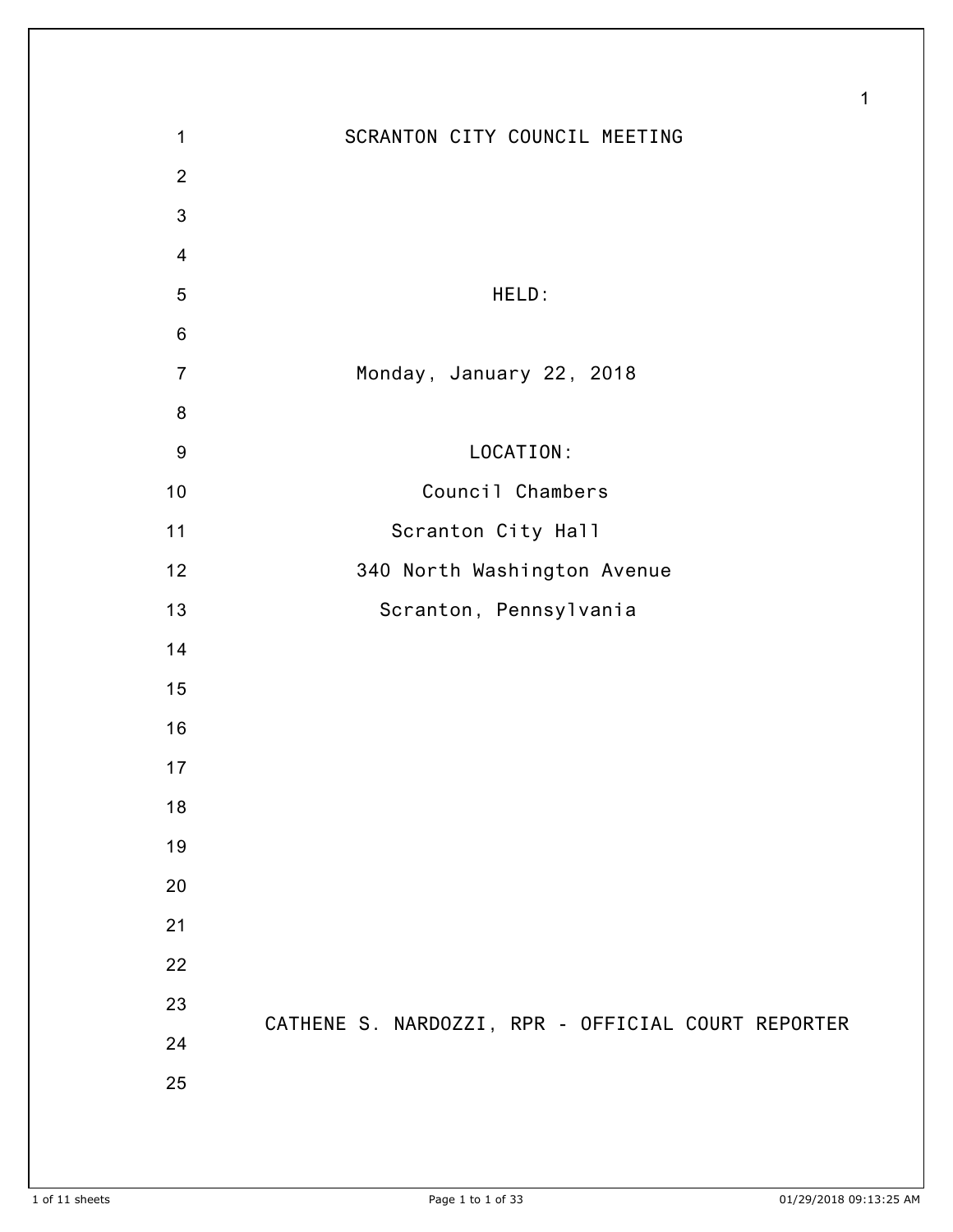| 1               |                                        |
|-----------------|----------------------------------------|
| $\overline{2}$  | CITY OF SCRANTON COUNCIL:              |
|                 | 3 PATRICK ROGAN, PRESIDENT             |
| $4\overline{ }$ | TIM PERRY, VICE PRESIDENT              |
|                 | 5 WAYNE EVANS                          |
|                 | 6 WILLIAM GAUGHAN                      |
|                 | 7 KYLE DONAHUE                         |
| 8               | LORI REED, CITY CLERK                  |
| 9               | KATHY CARRERA, ASSISTANT CITY CLERK    |
| 10 <sub>1</sub> |                                        |
| 11              | JOSEPH COLBASSANI, ESQUIRE - SOLICITOR |
| 12              |                                        |
| 13              |                                        |
| 14              |                                        |
| 15              |                                        |
| 16              |                                        |
| 17              |                                        |
| 18              |                                        |
| 19              |                                        |
| 20              |                                        |
| 21              |                                        |
| 22              |                                        |
| 23              |                                        |
| 24              |                                        |
| 25              |                                        |
|                 |                                        |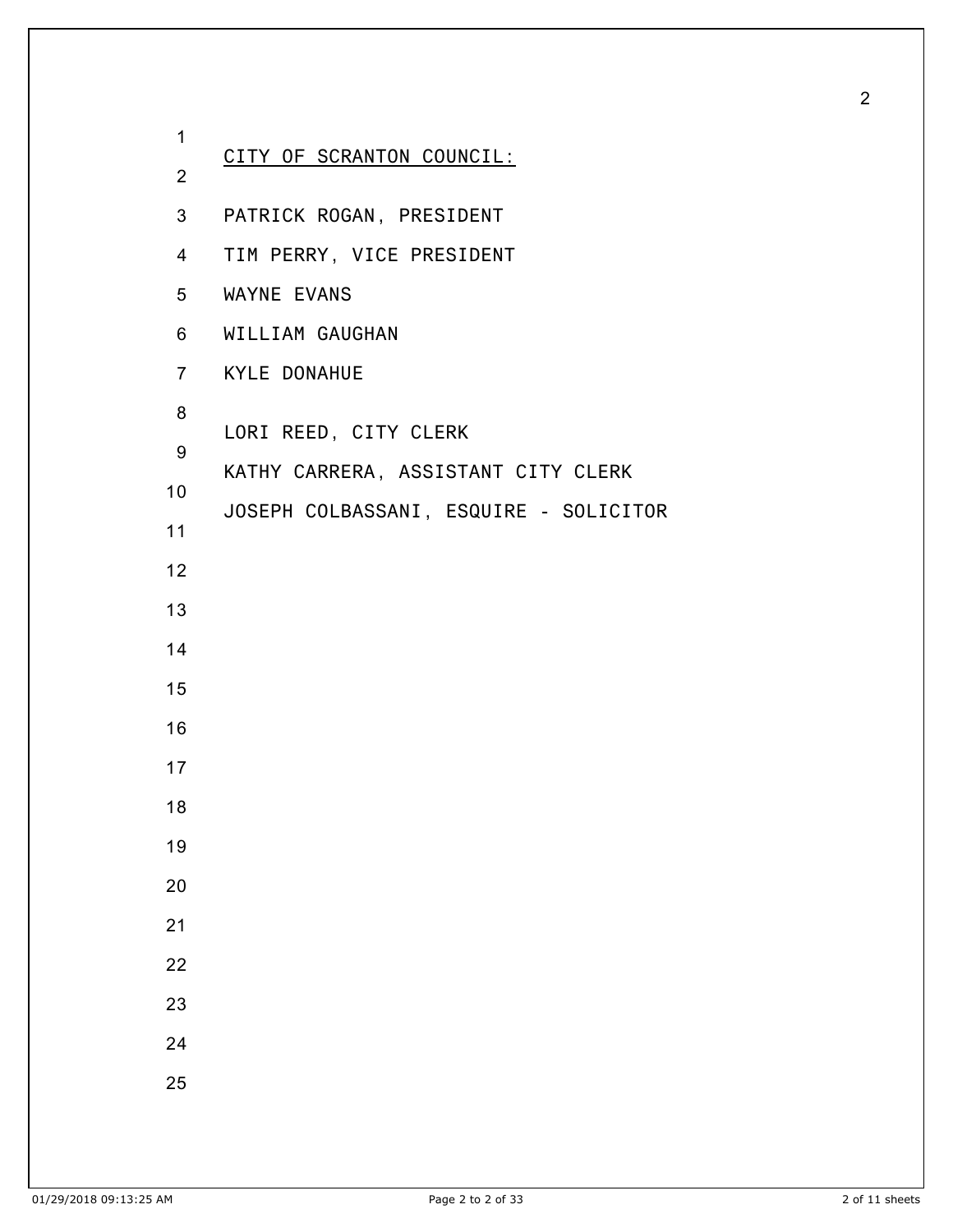|    | 3                                                      |    | 5                                            |
|----|--------------------------------------------------------|----|----------------------------------------------|
| 1  | (Pledge of Allegiance recited and moment of reflection | 1  | MS. REED: 3-H. MINUTES OF THE                |
| 2  | observed.)                                             | 2  | SCRANTON POLICE PENSION COMMISSION MEETING   |
| 3  | MR. ROGAN: Roll call, please.                          | 3  | HELD DECEMBER 20, 2017.                      |
| 4  | MS. CARRERA: Mr. Perry.                                | 4  | MR. ROGAN: Are there any comments?           |
| 5  | MR. PERRY: Here.                                       | 5  | If not, received and filed.                  |
| 6  | MS. CARRERA: Mr. Donahue.                              | 6  | MS. REED: 3-I. MINUTES OF THE                |
| 7  | MR. DONAHUE: Here.                                     | 7  | COMPOSITE PENSION BOARD MEETING HELD         |
| 8  | MS. CARRERA: Mr. Evans.                                | 8  | DECEMBER 20, 2017.                           |
| 9  | MR. EVANS: Here.                                       | 9  | MR. ROGAN: Any comments? Received            |
| 10 | MS. CARRERA: Mr. Gaughan.                              | 10 | and filed.                                   |
| 11 | MR. GAUGHAN: Here.                                     | 11 | MS. REED: 3-J. AGENDA FOR THE                |
| 12 | MS. CARRERA: Mr. Rogan.                                | 12 | NON-UNIFORM MUNICIPAL PENSION BOARD MEETING  |
| 13 | MR. ROGAN: Here. Please dispense                       | 13 | HELD JANUARY 17, 2018.                       |
| 14 | with the reading of the minutes.                       | 14 | MR. ROGAN: Are there any comments?           |
| 15 | MS. REED: THIRD ORDER. 3-A.                            | 15 | If not, received and filed.                  |
| 16 | BREAKDOWN OF THE ELIGIBLE SALARIES FOR THE             | 16 | Do any council members have                  |
| 17 | LIQUID FUELS ACCOUNT FOR THE MONTHS OF                 | 17 | announcements at this time?                  |
| 18 | OCTOBER, NOVEMBER AND DECEMBER 2017.                   | 18 | MR. PERRY: Yes, I have one                   |
| 19 | MR. ROGAN: Are there any comments?                     | 19 | announcement. This is going to be a public   |
| 20 | If not, received and filed.                            | 20 | safety announcement. The Civil Service       |
| 21 | MS. REED: 3-B. SINGLE TAX OFFICE                       | 21 | Commission would like to announce that they  |
| 22 | CITY FUNDS DISTRIBUTED COMPARISON REPORT               | 22 | will be conducting an entry level exam for   |
| 23 | 2016-2017 YEAR TO DATE DECEMBER 31, 2017.              | 23 | firefighter and EMT candidates. The written  |
| 24 | MR. ROGAN: Are there any comments?                     | 24 | exam will be held on Saturday, March 3, 0    |
| 25 | If not, received and filed.                            | 25 | a.m. The test location will be University    |
|    | 4                                                      |    | 6                                            |
| 1  | MS. REED: 3-C. MINUTES OF THE                          | 1  | of Scranton DeNaples Center, room 407, which |
| 2  | REGULAR MEETING OF THE MEMBERS OF THE                  | 2  | is located at 900 Mulberry Street.           |
| 3  | SCRANTON HOUSING AUTHORITY HELD DECEMBER 4,            | 3  | Interested candidates can can pick up        |
|    | 2017.                                                  | 4  | applications at the HR Department on the     |
|    | MR. ROGAN: Any comments? Received                      | Ę  | third floor of city hall starting today and  |
| 6  | and filed.                                             | 6  | continuing through Friday, February 2,       |
| 7  | MS. REED: 3-D. CONTROLLER'S REPORT                     | 7  | between the hours of 9 a.m. and 4 p.m.       |
| 8  | FOR MONTH ENDING DECEMBER 31, 2017.                    | 8  | There is a nonrefundable application         |
| 9  | MR. ROGAN: Are there any comments?                     | 9  | fee of \$100 required for the testing.       |
| 10 | If not, received and filed.                            | 10 | Candidates must be at least 20 years of age  |
| 11 | MS. REED: 3-E. MINUTES OF THE                          | 11 | on the date of written exam, possess a valid |
| 12 | REGULAR MEETING OF THE LACKAWANNA COUNTY               | 12 | driver's license, have a high school diploma |
| 13 | LAND BANK HELD DECEMBER 8, 2017.                       | 13 | or GED, give excellent moral character and   |
| 14 | MR. ROGAN: Are there any comments?                     | 14 | be able to pass an extensive background      |
| 15 | If not, received and filed.                            | 15 | check. The top 60 candidates on the written  |
| 16 | MS. REED: 3-F. MINUTES OF THE                          | 16 | exam with the score of 70 percent or above   |
| 17 | SCRANTON FIREFIGHTERS PENSION COMMISSION               | 17 | will be able to proceed to the next level of |
| 18 | MEETING HELD DECEMBER 20, 2017.                        | 18 | the testing process.                         |
| 19 | MR. ROGAN: Are there any comments?                     | 19 | So if you want to be firemen now is          |
| 20 | If not, received and filed.                            | 20 | the best chance that you have. Go sign up    |
| 21 | MS. REED: 3-G. MINUTES OF THE                          | 21 | and take a test and good luck, everybody.    |
| 22 | NON-UNIFORM MUNICIPAL PENSION BOARD MEETING            | 22 | MR. ROGAN: Anyone else? I have a             |
| 23 | HELD DECEMBER 20, 2017.                                | 23 | couple of announcements to make. The first   |
| 24 | MR. ROGAN: Are there any comments?                     | 24 | one, we had an executive session earlier     |
| 25 | If not, received and filed.                            | 25 | this evening to discuss pending litigation.  |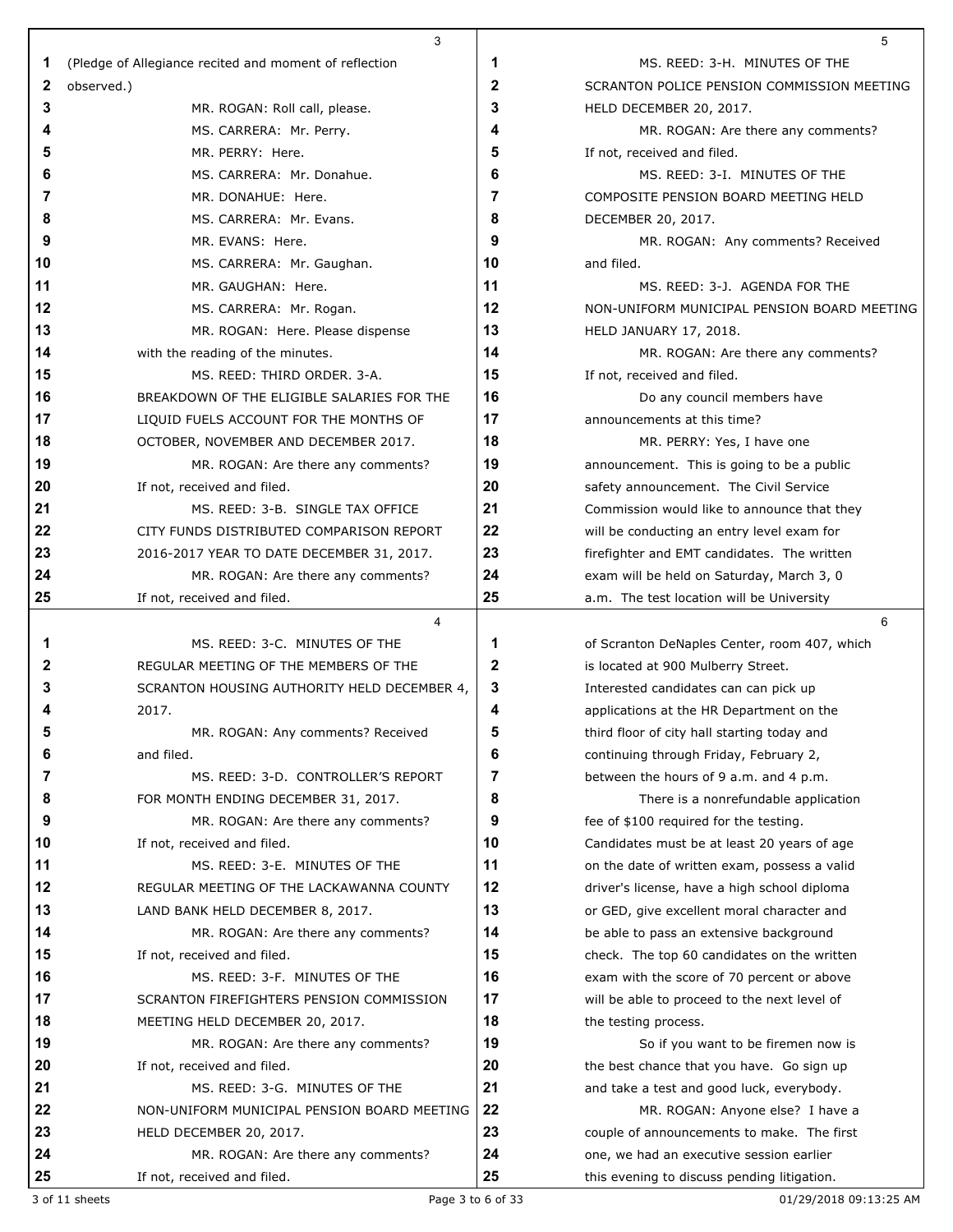|              | $\overline{7}$                                                                           |          | 9                                                                                 |
|--------------|------------------------------------------------------------------------------------------|----------|-----------------------------------------------------------------------------------|
| 1            | Also, I'd like to remind people that                                                     | 1        | we would like any and all down meters on a                                        |
| $\mathbf{2}$ | DPW crews are continuing to collect                                                      | 2        | go forward posted on a website with a an                                          |
| 3            | Christmas trees that are left at the curb                                                | 3        | approximate date of correction. I mean, I                                         |
| 4            | until the end of this month. The trees                                                   | 4        | don't think that's too much to ask and I                                          |
| 5            | should not be in bags and they will be                                                   | 5        | know there has been discussions going on, I                                       |
| 6            | recycled.                                                                                | 6        | know Councilman Evans will talk more on this                                      |
| 7            | Another reminder that snow from                                                          | 7        | but, yeah, it's a private company but they                                        |
| 8            | sidewalks need to be removed in 24 hours                                                 | 8        | are working with the public and they need to                                      |
| 9            | after the event by city code. One of our                                                 | 9        | understand that and one of the things that I                                      |
| 10           | former inspectors wanted to announce that as                                             | 10       | felt comfortable with this company was that                                       |
| 11           | well.                                                                                    | 11       | they -- this isn't their first rodeo. They                                        |
| 12           | And, finally, since our meetings                                                         | 12       | have done in other cities and bigger cities                                       |
| 13           | have changed ECTV wanted to announce the new                                             | 13       | so they know the game plan.                                                       |
| 14           | broadcast schedule for city council                                                      | 14       | So, again, all we are asking for a                                                |
| 15           | meetings. So, obviously, Monday at 6:00,                                                 | 15       | little courtesy, keep us up-to-date what's                                        |
| 16           | those who are watching now the meetings will                                             | 16       | happening so we can relay that to the people                                      |
| 17           | be broadcast live. They will also be                                                     | 17       | who ask us. Sometimes we feel like we are                                         |
| 18           | broadcast Tuesday at 2:30 p.m., Wednesday at                                             | 18       | in the dark here way too often when it comes                                      |
| 19           | 10:00 a.m., Saturday at 12:00 p.m. and                                                   | 19       | to situations like that and in today's day                                        |
| 20           | Sunday at 8:00 p.m. So that will be the                                                  | 20       | and age we really shouldn't be. There                                             |
| 21           | schedule ongoing.                                                                        | 21       | shouldn't be -- you know, information should                                      |
| 22           | MS. REED: FOURTH ORDER. CITIZENS'                                                        | 22       | be supplied like that, so I'm just asking                                         |
| 23           | PARTICIPATION.                                                                           | 23       | for them to keep us in the loop so we can                                         |
| 24           | (The following speakers gave public                                                      | 24       | keep everybody else in the loop. Mr. Rogan,                                       |
| 25           | comment:                                                                                 | 25       | that's all I have for tonight.                                                    |
|              |                                                                                          |          |                                                                                   |
|              | 8                                                                                        |          | 10                                                                                |
| 1            | GERARD HETMAN. JOAN HODOWANITZ. BOB                                                      | 1        | MR. ROGAN: Thank you very much. Mr.                                               |
| 2            | BOLUS. LEE MORGAN. DAVE DOBRZYN. RON                                                     | 2        | Donahue, any motions or comments?                                                 |
| 3            | ELLMAN. MARIE SCHUMACHER.)                                                               | 3        | MR. DONAHUE: Yes, I don't have much                                               |
| 4            | MS. REED: FIFTH ORDER. 5-A. MOTIONS.                                                     | 4        | tonight, but I'd like to briefly touch on a                                       |
| 5            | MR. ROGAN: Mr. Perry, any motions or                                                     | 5        | few different issues. First is the last                                           |
| 6            | comments?                                                                                | 6        | meeting I was able to review the engineering                                      |
| 7            | MR. PERRY: I just have one quick one                                                     | 7        | report regarding the Young/Kennedy property                                       |
| 8            | from one of the speakers brought up parking                                              | 8        | and also sit down with Mr. Young to go over                                       |
| 9            | meter, parking was a hot topic this last                                                 | 9        | his concerns. There was a meeting held last                                       |
| 10           | week and I know we met with NDC which                                                    | 10       | week between the Youngs, Kennedys,                                                |
| 11           | referred us to ABM and we were sold a                                                    | 11       | representatives from O'Reilly Associates as                                       |
| 12           | professional bill of goods and that's what a                                             | 12       | well as Councilman Evans and Gaughan. I did                                       |
| 13           | we anticipated operating with and working                                                | 13       | not attend because if there were three                                            |
| 14           | with as a public and private company. I'm                                                | 14       | council members present it would have to be                                       |
| 15           | just asking for them to hold up to their                                                 | 15       | be publically advertised, which would have                                        |
| 16           | bargain just a little bit more, especially                                               | 16       | further delayed the project and I wanted                                          |
| 17           | when it comes to communication on what's                                                 | 17       | Mr. Young to be able to express his                                               |
| 18           | happening with our meters as of of right                                                 | 18       | concerns. So I'll just let Councilman Evans                                       |
| 19           | now.                                                                                     | 19       | and Gaughan go into further detail regarding                                      |
| 20           | And I think the suggestion that was                                                      | 20       | that meeting.                                                                     |
| 21           | brought up about posting downed meters on                                                | 21       | I would just like to say that I'm                                                 |
| 22           | their website is at the very least something                                             | 22       | looking forward to working with the                                               |
| 23           | that they could do. So if there is not any                                               | 23       | administration over the next coming weeks                                         |
| 24           | objections to sending a letter from council<br>to ABM. I would just like it stating that | 24<br>25 | and month to move this project forward so<br>that it's acceptable to all parties. |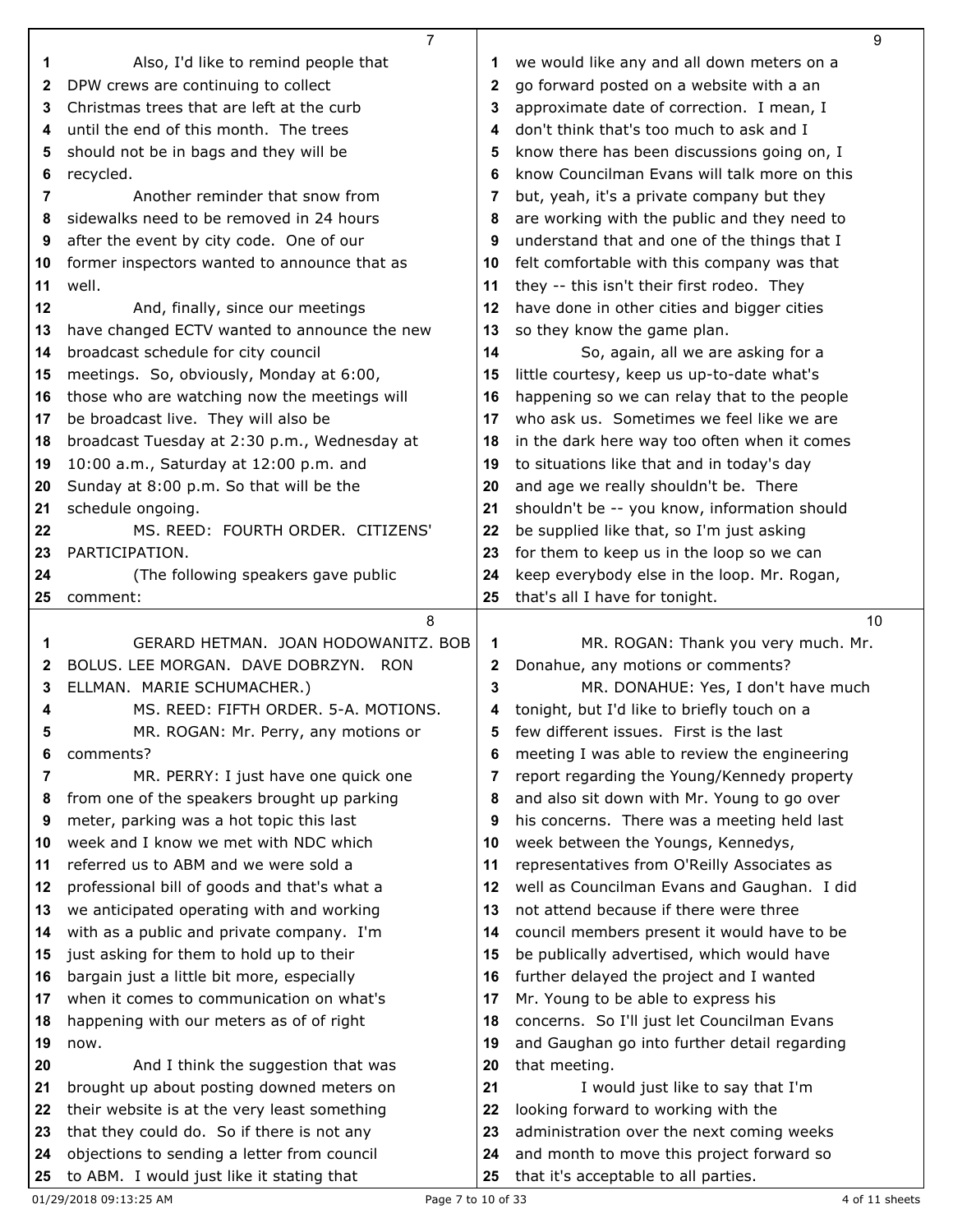|              | 11                                           |              | 13                                           |
|--------------|----------------------------------------------|--------------|----------------------------------------------|
| 1            | Secondly, I would just like to touch         |              | Scranton in light of the stonewalling that   |
| $\mathbf{2}$ | on the situation that arose last week        | $\mathbf{2}$ | city council, the public and the media faced |
| 3            | regarding the downtown parking meters.       | 3            | when asking questions about the sale of the  |
| 4            | Unfortunately, you know, irresponsible       | 4            | Scranton Sewer Authority and Pennsylvania    |
| 5            | financial decisions by prior councils forced | 5            | American Water. In May of 2017 after months  |
| 6            | the city to give up control of parking       | 6            | of stall and delay tactics by this           |
| 7            | assets in order to stave off the city's      | 7            | administration and the Scranton Sewer        |
| 8            | financial collapse, but we have to deal with | 8            | Authority, I asked the Sewer Authority board |
| 9            | the cards we are dealt, but I think moving   | 9            | to invite the Auditor General in to audit    |
| 10           | forward we need to work with AMB to first    | 10           | the sale of the Scranton Sewer Authority to  |
| 11           | make sure that absolutely no parking spaces  | 11           | Pennsylvania American Water, a very simple   |
| 12           | have been or are taken out of commission     | 12           | request. In one of of the most egregious,    |
| 13           | just because the meter is being serviced.    | 13           | appalling and spineless acts that I have     |
| 14           | There are downtown business that rely on     | 14           | ever seen the mayor's appointees to the      |
| 15           | that continuous flow of traffic in and out,  | 15           | Scranton Sewer Authority board voted against |
| 16           | you know, for their businesses.              | 16           | the request. They voted against              |
| 17           | Secondly, I think we need to start           | 17           | transparency. If everything was done above   |
| 18           | to develop a process to more importantly     | 18           | board, as Mayor Courtright and others so     |
| 19           | facilitate communication between ABM and the | 19           | often have suggested, then what is the harm  |
| 20           | city, downtown businesses and residents as   | 20           | in shining a little light on the deal to     |
| 21           | well as the public at large.                 | 21           | make sure and verify. I would urge Mayor     |
| 22           | And then, lastly, I would just like          | 22           | Courtright in addition to the others that    |
| 23           | -- I would like to make a motion to draft a  | 23           | Councilman Donahue has asked, to sign onto   |
| 24           | letter to Auditor General DePasquale in      | 24           | this letter and to fully support the Auditor |
| 25           | support of his request to expand his         | 25           | General in his quest to increase             |
|              |                                              |              |                                              |
|              | 12                                           |              | 14                                           |
| 1            | office's authority to include the municipal  |              | transparency and accountable in local        |
| $\mathbf{2}$ | authorities -- to expand his office's        | $\mathbf{2}$ | government. Thank you.                       |
| 3            | authority to include municipal authorities   | 3            | MR. ROGAN: Anybody else?                     |
| 4            | as well as the state legislature. The lack   | 4            | MR. PERRY: Yes, on the question. I           |
|              | of authority to perform those audits without |              | have no issue with this whatsoever. We have  |
| 6            | being asked to do so undermines the primary  | 6            | asked the Auditor General to take a deep     |
| 7            | role of the Auditor General as the public's  | 7            | look at this and other issues and it could   |
| 8            | fiscal watchdog, and I'd also like to copy   | 8            | have prevented and would have prevented a    |
| 9            | Senator Blake as well as State               | 9            | lot of questions that we had if we did have  |
| 10           | Representatives Flynn and Haggerty along     | 10           | an independent third party audit the         |
| 11           | with that.                                   | 11           | situation. I can't stress that enough and    |
| 12           | MS. EVANS: If that would be in the           | 12           | to have it refused so many times, you know,  |
| 13           | form of a motion, I would second that.       | 13           | it's kind of unthinkable, but, yes I'm       |
| 14           | MR. ROGAN: On the question?                  | 14           | absolutely in favor of this motion.          |
| 15           | MR. GAUGHAN: Yes, on the question.           | 15           | MR. EVANS: On the question, quite            |
| 16           | I am in full support of Senate Bill 597 and  | 16           | frankly, this is really a no-brainer and     |
| 17           | the effort by the Auditor General Eugene     | 17           | long overdue so I welcome this legislation   |
| 18           | DePasquale to gain greater oversight over    | 18           | and I applaud the Auditor General for        |
| 19           | municipal authorities throughout the State   | 19           | bringing it forth. Truly he is somebody who  |
| 20           | of Pennsylvania. The fact that the Auditor   | 20           | has the best interest of all of the citizens |
| 21           | General currently doesn't have the authority | 21           | of Pennsylvania at heart, so I absolutely    |
| 22           | to simply come in and audit an authority     | 22           | will vote for this.                          |
| 23           | without being invited is absurd.             | 23           | MR. ROGAN: All those in favor                |
| 24           | The Auditor General's efforts are            | 24           | signify by saying aye.                       |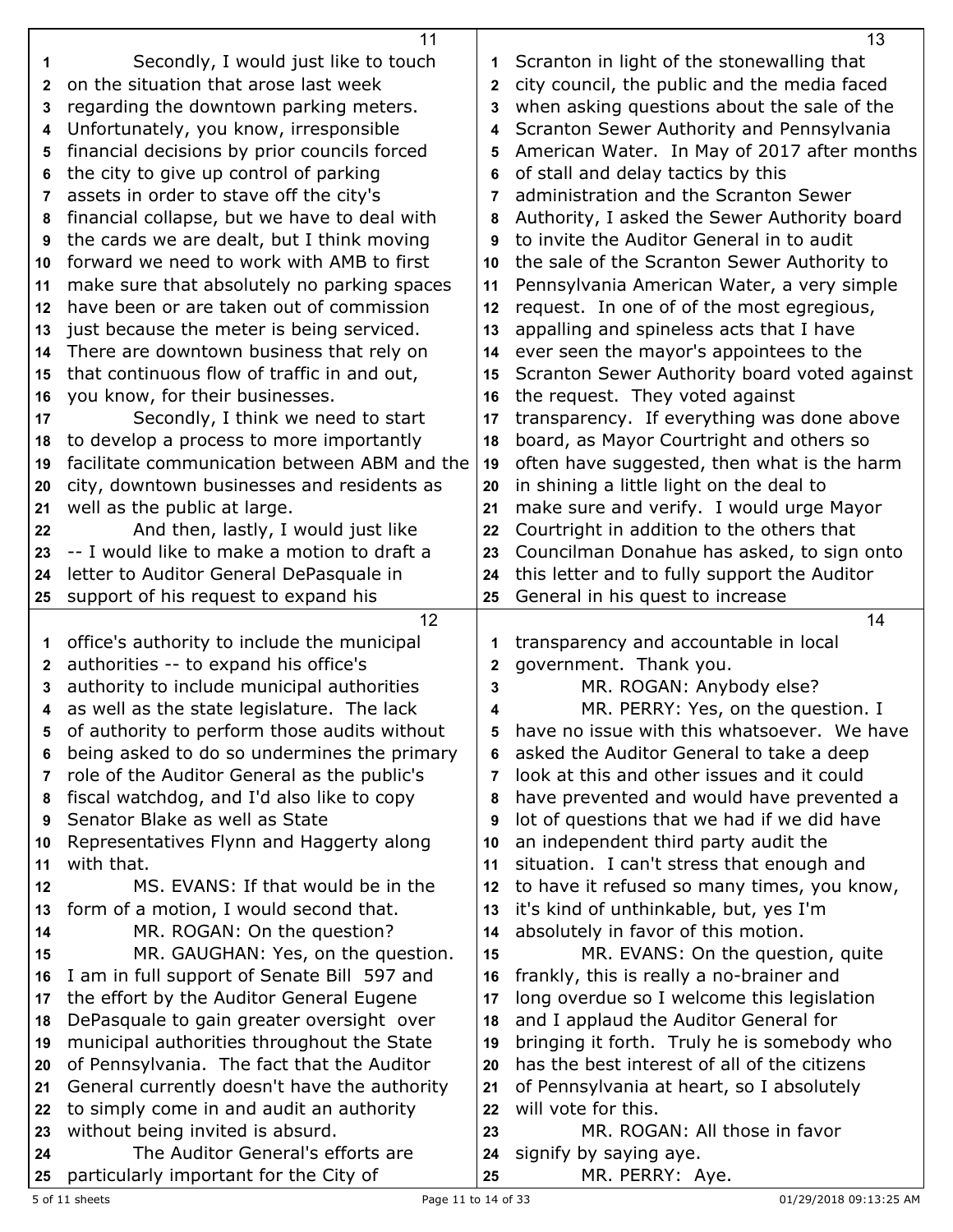|          | 15                                                                                    |              | 17                                                                                        |
|----------|---------------------------------------------------------------------------------------|--------------|-------------------------------------------------------------------------------------------|
| 1        | MR. DONAHUE: Aye.                                                                     | 1            | each meeting. The first 30 minutes are so                                                 |
| 2        | MR. EVANS: Aye.                                                                       | $\mathbf{2}$ | of the meeting will be to develop as many                                                 |
| 3        | MR. GAUGHAN: Aye.                                                                     | 3            | ideas as we can on the specific topic and                                                 |
| 4        | MR. ROGAN: Aye. Opposed? The ayes                                                     | 4            | the last 30 minutes or so will be to develop                                              |
| 5        | have it and so moved.                                                                 | 5            | and reduce those ideas to manageable,                                                     |
| 6        | MR. DONAHUE: That's all I have.                                                       | 6            | workable, doable ideas as a council and the                                               |
| 7        | MR. ROGAN: Thank you. Mr. Evans,                                                      | 7            | community that we all can get behind.                                                     |
| 8        | any motions or comments?                                                              | 8            | So the idea session will be simply                                                        |
| 9        | MS. EVANS: Yes. Briefly on the                                                        | 9            | called 6 in 60. So we are looking for six                                                 |
| 10       | Young property, I don't want to get too deep                                          | 10           | ideas in 60 minutes. The first session will                                               |
| 11       | into this because we are still -- it's still                                          | 11           | be inviting the small business community,                                                 |
| 12       | a work in progress, but Councilman Gaughan                                            | 12           | and quite simply the charge for that evening                                              |
| 13       | and myself met with Reilly Associates and                                             | 13           | will be what ideas do they have that would                                                |
| 14       | the Youngs and the Kennedys and we feel like                                          | 14           | make the City of Scranton more business                                                   |
| 15       | we developed a framework to resolve this                                              | 15           | friendly for the small businesses that are                                                |
| 16       | issue once and for all. So we are waiting                                             | 16           | currently operating in the city and to                                                    |
| 17       | on the administration to respond. So far                                              | 17           | attract more small business into the city.                                                |
| 18       | from what I -- the people I have talked to                                            | 18           | Of course, my fellow council will be                                                      |
| 19       | within the administration has been                                                    | 19           | asked to participate and while the first                                                  |
| 20       | favorable, but we haven't heard from the                                              | 20           | meeting will be co-chaired by myself and                                                  |
| 21       | mayor yet, but I expect a positive response                                           | 21           | Councilman Gaughan, future meetings will be                                               |
| 22       | and finally we will be able to put this                                               | 22           | chaired by two different councilmen and the                                               |
| 23       | issue behind us and get this think taken                                              | 23           | subject for those sessions will vary                                                      |
| 24       | care of for the Youngs.                                                               | 24           | depending on need and the interest of the                                                 |
| 25       | On other news, our Monday meetings                                                    | 25           | chairs.                                                                                   |
|          |                                                                                       |              |                                                                                           |
|          |                                                                                       |              |                                                                                           |
|          | 16                                                                                    |              | 18                                                                                        |
| 1        | will I think in my view open up additional                                            | 1            | Finally, I want to make one thing                                                         |
| 2        | opportunities for more work sessions and the                                          | $\mathbf{2}$ | perfectly clear. These are not complaint                                                  |
| 3        | revisions of the idea sessions that we                                                | 3            | sessions, they will be idea sessions. So if                                               |
| 4        | started a few years ago. Previously our                                               | 4            | you chose to participate we will be asking                                                |
|          | Thursday meetings and scheduling conflicts                                            |              | 5 to leave your complaints at the door and                                                |
| 6        | played a role in delaying renewal of the                                              | 6            | join us for a positive session on making the                                              |
| 7        | sessions, so I would expect because of the                                            | 7            | city the best it can be. That's all I have                                                |
| 8        | change to Mondays that he will have more                                              | 8            | right now.                                                                                |
| 9        | meetings than in past years and we will have                                          | 9            | MR. ROGAN: Thank you. Councilmen                                                          |
| 10       | more informative work sessions as well as                                             | 10           | Gaughan, any motions or comments?                                                         |
| 11       | more members of the public involved through                                           | 11           | MR. GAUGHAN: Yes, thank you. First                                                        |
| 12       | work sessions and the idea session format                                             | 12           | of all, I want to thank Councilman Evans for                                              |
| 13       | that we expect to start soon.                                                         | 13           | bringing up the idea sessions again, I think                                              |
| 14       | With that said I would like announce                                                  | 14           | it's a good idea and I think what we saw the                                              |
| 15       | the first idea session for 2018 on February                                           | 15           | last time when we went through these                                                      |
| 16       | 22 at 6:00 p.m., that's a Thursday. It is                                             | 16           | meetings was a lot of good things came out                                                |
| 17       | our goal to have at least one per quarter in                                          | 17           | of them. Specifically, we were taking a                                                   |
| 18       | 2018, a total of at least four meetings this                                          | 18           | look at technology, Councilman Wechsler and                                               |
| 19       | year to meet with the public and come up                                              | 19           | I, and one of the ideas that came out of the                                              |
| 20       | with real ideas and real solutions.                                                   | 20           | meeting was the program that we have now                                                  |
| 21       | The format will be quite simple. We                                                   | 21           | Granticus, so we now -- the public can see                                                |
| 22       | will meet here in council chambers. The                                               | 22           | everything that we see up here where in the                                               |
| 23       | sessions will be approximately one hour or                                            | 23           | past you would have to come down and ask for                                              |
| 24<br>25 | longer. The public will be invited and<br>there will be a clear subject objective for | 24<br>25     | a copy of the legislation, now everything<br>that your councilmen up here see you can see |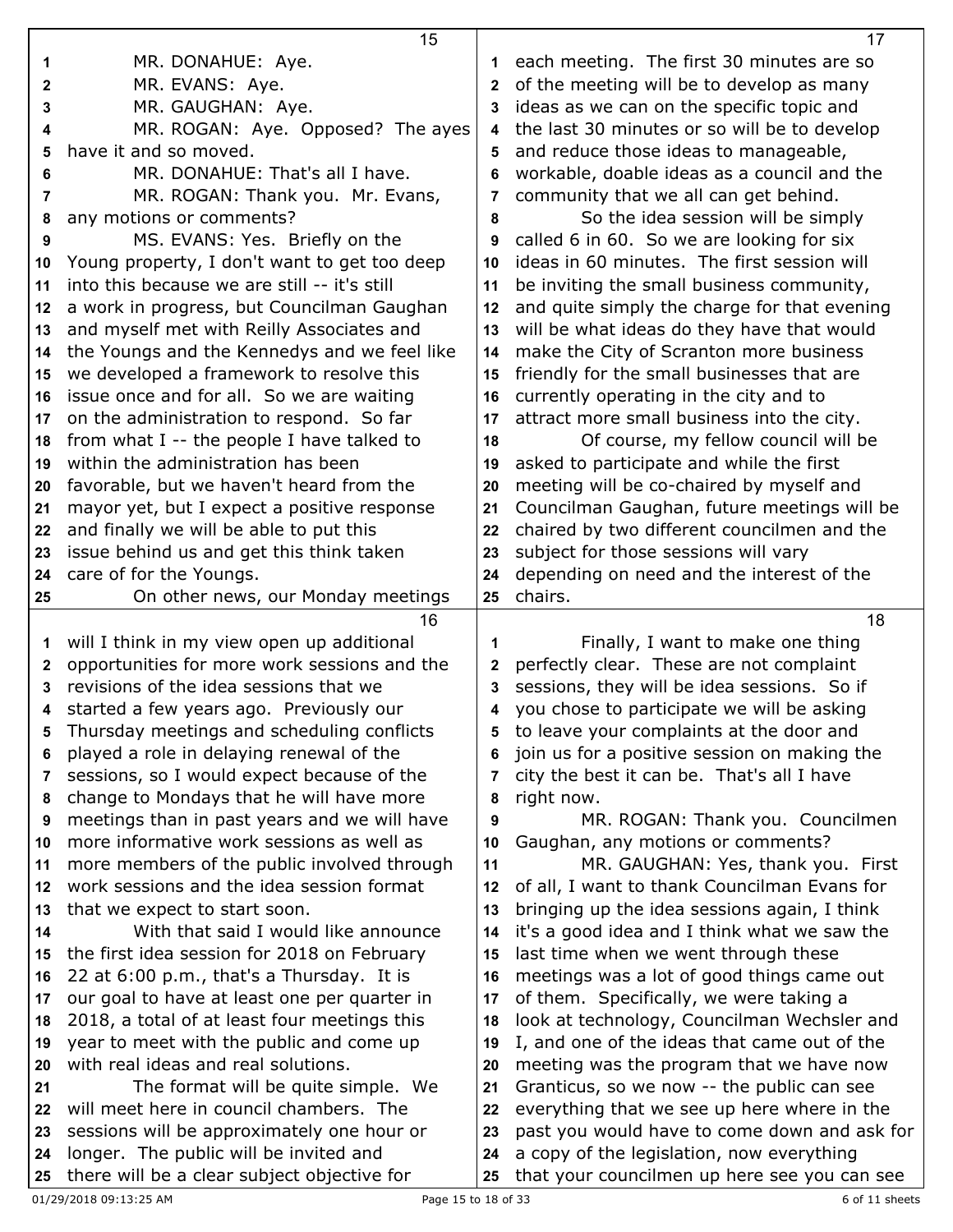|          | 19                                                                                     |              | 21                                                                                         |
|----------|----------------------------------------------------------------------------------------|--------------|--------------------------------------------------------------------------------------------|
| 1        | online, you don't have to request it                                                   | 1            | week. Thank you.                                                                           |
| 2        | anymore. So we are opening up the lines of                                             | $\mathbf 2$  | MR. ROGAN: Thank you very much.                                                            |
| 3        | communication between the governing body and                                           | 3            | Just a couple of the items, my colleagues                                                  |
| 4        | the public so hopefully we will see more of                                            | 4            | already touched on the issue about the                                                     |
| 5        | of that.                                                                               | 5            | meters being down, and I did have a number                                                 |
| 6        | I just have a few citizens' request,                                                   | 6            | of people that reached out to me and I know                                                |
| 7        | the first one, Mrs. Reed, we received a                                                | 7            | Councilman Evans was right on the spot with                                                |
| 8        | letter from a gentleman about 623 Crown                                                | 8            | getting the ball rolling with this, but the                                                |
| 9        | Avenue, apparently the property is                                                     | 9            | downed meters really is a serious issues for                                               |
| 10       | collapsing. He provided pictures to city                                               | 10           | the business owners in downtown Scranton.                                                  |
| 11       | council so I'd like to know if this property                                           | 11           | So if it's agreeable to my colleagues, I                                                   |
| 12       | is not currently on the demolition list and                                            | 12           | would like to send correspondence to ABM                                                   |
| 13       | if we could find out what the status is from                                           | 13           | that in the future when meters are down that                                               |
| 14       | Licensing and Inspections.                                                             | 14           | they are not bagged, that people are just                                                  |
| 15       | Also, just a brief update on the                                                       | 15           | allowed to park for free as has been past                                                  |
| 16       | land bank. To date, the land bank has sold                                             | 16           | practice when the meter is inoperable.                                                     |
| 17       | 43 properties in the City of Scranton and                                              | 17           | Secondly, regarding the recycling                                                          |
| 18       | were previously on the Tax Claim Bureau of                                             | 18           | bins, which Mr. Dobrzyn has brought up at a                                                |
| 19       | Repository or unsold properties.                                                       | 19           | couple of meetings, if we could see if the                                                 |
| 20       | Mr. Pappas, the business relations manager                                             | 20           | city does do any enforcement regarding that.                                               |
| 21       | for the Department of Planning and Economic                                            | 21           | I have noticed a lot of people using the                                                   |
| 22       | Development reported to city council that                                              | 22           | city recycling bins more so for garbage than                                               |
|          | they also have several additional properties                                           | 23           | recycling, particularly blue bins more so                                                  |
| 23       | at different stages of the disposition                                                 | 24           | than the red bins.                                                                         |
| 24       |                                                                                        |              |                                                                                            |
|          |                                                                                        |              |                                                                                            |
| 25       | process. So to date, in my opinion, I think                                            | 25           | A couple of questions came up                                                              |
|          | 20                                                                                     |              | 22                                                                                         |
| 1        | that the land bank program has been pretty                                             | 1            | regarding the meeting date changed to                                                      |
| 2        | successful, so we look forward to more                                                 | $\mathbf{2}$ | Monday, I believe, and our office did look                                                 |
| 3        | properties being sold in 2018.                                                         | 3            | into this, there is currently I think it's                                                 |
| 4        | Solicitor Minora had sent a letter                                                     | 4            | three less meetings than last year, and as                                                 |
|          | out after our request two weeks ago, January                                           |              | Councilman Evans mentioned, filling in with                                                |
| 6        | 16, asking the Attorney General for an                                                 | 6            | idea sessions throughout the course of the                                                 |
| 7        | update on their sewer sale review so we'll                                             | 7            | year more than likely council will meet more                                               |
| 8        | look forward to a response from the Attorney                                           | 8            | this year than last year.                                                                  |
| 9        | General.                                                                               | 9            | And regarding the meeting date, the                                                        |
| 10       | Also, the NDC meetings, we were                                                        | 10           | meeting date is selected by the members of                                                 |
| 11       | discussing this in caucus and it's my belief                                           | 11           | council to the date that works the best for                                                |
| 12       | that these meetings should be public. There                                            | 12           | their schedule. Since I have been on                                                       |
| 13       | has been a lot of conversation about the                                               | 13           | council, I believe we met on Tuesdays,                                                     |
| 14       | parking meters and other things related to                                             | 14           | Thursday, possibly Wednesdays and now                                                      |
| 15       | the parking system in the city and in the                                              | 15           | Mondays, so we have met every day but Friday                                               |
| 16       | downtown and I think that if you are going                                             | 16           | for the most part, so there has been changes                                               |
| 17       | to have public officials, the mayor, the                                               | 17           | as different people come on council to fit                                                 |
| 18       | city controller, and others on the board                                               | 18           | all of the schedules of the different                                                      |
| 19       | that they should be open to the public and                                             | 19           | members, so Monday was what worked best for                                                |
| 20       | the fact that NDC is a private company                                                 | 20           | the five members of council.                                                               |
| 21       | doesn't mean anything to me because they are                                           | 21           | On the agenda tonight there is quite                                                       |
| 22       | dealing with a public entity. They are                                                 | 22           | a bit of legislation for our police                                                        |
| 23       | dealing with taxpayer dollars. So it's my                                              | 23           | department, and I just wanted to take this                                                 |
| 24<br>25 | belief that these meetings should be open to<br>the public. And that's all I have this | 24<br>25     | opportunity to commend Chief Carl Graziano<br>for all his hard work on behalf of the city. |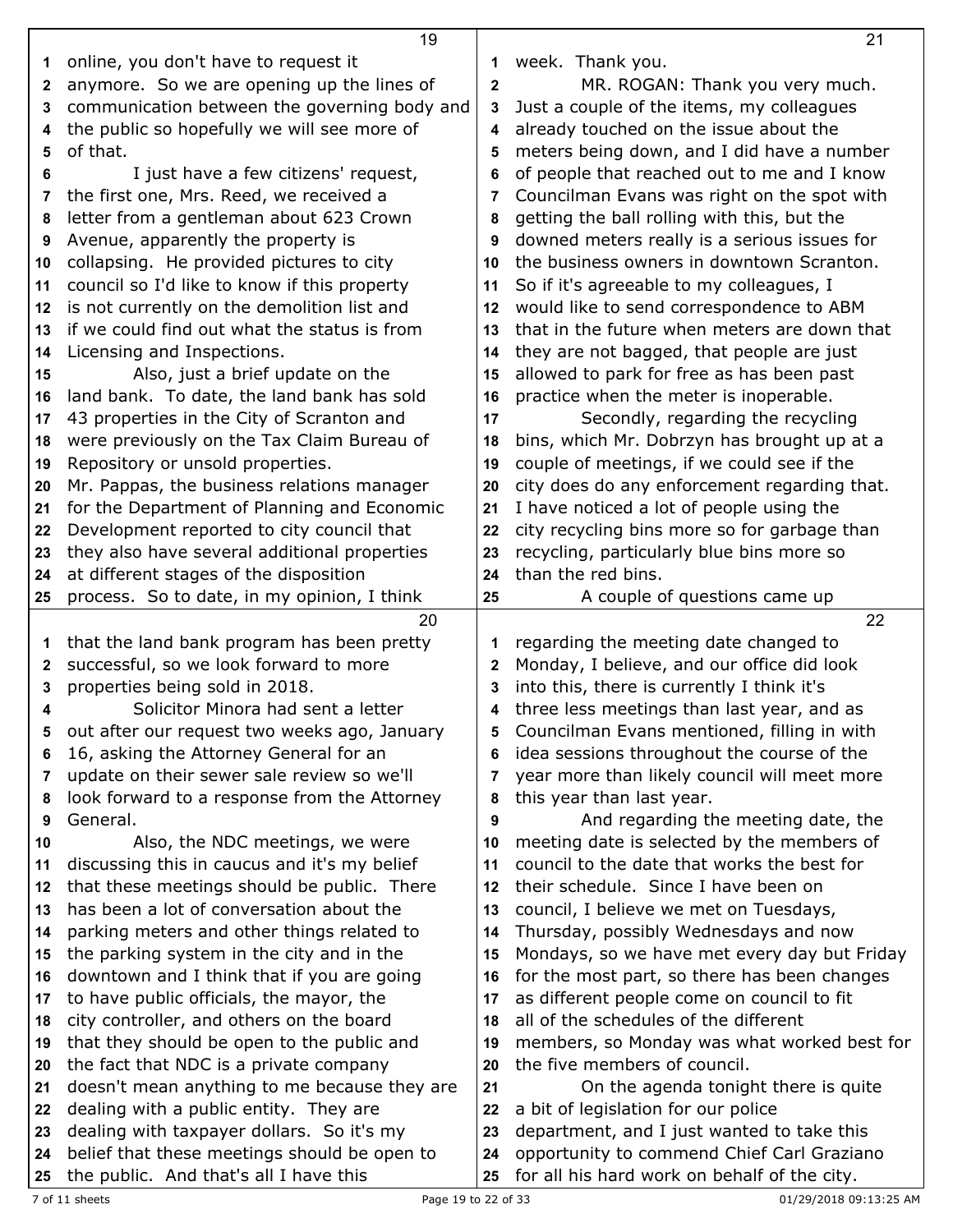|          | 23                                                                                           |          | 25                                                                          |
|----------|----------------------------------------------------------------------------------------------|----------|-----------------------------------------------------------------------------|
| 1        | The first piece of legislation we are going                                                  | 1        | MR. GAUGHAN: Aye.                                                           |
| 2        | to vote on is a grant to allow the police                                                    | 2        | MR. ROGAN: Aye. Opposed? The ayes                                           |
| 3        | department to implement programs for the                                                     | 3        | have it and so moved.                                                       |
| 4        | prevention and response to drug overdose                                                     | 4        | MS. REED: 5-C. FOR INTRODUCTION - A                                         |
| 5        | deaths. As we all know, that in                                                              | 5        | RESOLUTION - ACCEPTING A ONE THOUSAND                                       |
| 6        | Northeastern Pennsylvania, and all                                                           | 6        | (\$1,000.00) DOLLAR DONATION FROM MR. AND                                   |
| 7        | throughout the country, drug abuse has been                                                  | 7        | MRS. JOHN BURNS PRESENTED TO THE CITY OF                                    |
| 8        | a growing issue and I'm glad that our chief                                                  | 8        | SCRANTON POLICE DEPARTMENT.                                                 |
| 9        | is being proactive on that.                                                                  | 9        | MR. ROGAN: At this time, I'll                                               |
| 10       | There is also further legislation                                                            | 10       | entertain a motion that Item 5-C be                                         |
| 11       | regarding the Serrenti Center, which I know                                                  | 11       | introduced into its proper committee.                                       |
| 12       | we have debated this at length at our                                                        | 12       | MR. PERRY: So moved.                                                        |
| 13       | council meetings, so I will just touch on it                                                 | 13       | MR. EVANS: Second.                                                          |
| 14       | very briefly, but this is a great program, a                                                 | 14       | MR. ROGAN: On the question? All                                             |
| 15       | great building the city is attempting to                                                     | 15       | those in favor of introduction signify by                                   |
| 16       | acquire from the federal government to have                                                  | 16       | saying aye.                                                                 |
| 17       | a lot of training and to have an additional                                                  | 17       | MR. PERRY: Aye.                                                             |
| 18       | police presence in the Hill Section. Not to                                                  | 18       | MR. DONAHUE: Aye.                                                           |
| 19       | mention just a storage issue, it was cheaper                                                 | 19       | MR. EVANS: Aye.                                                             |
| 20       | to acquire this building for free from the                                                   | 20       | MR. GAUGHAN: Aye.                                                           |
| 21       | federal government than to construct even a                                                  | 21       | MR. ROGAN: Aye. Opposed? The ayes                                           |
| 22       | pole barn.                                                                                   | 22       | have it and so moved.                                                       |
| 23       | So I just wanted to comment briefly                                                          | 23       | MS. REED: 5-D. FOR INTRODUCTION - A                                         |
| 24       | on some of these items and really all of the                                                 | 24       | RESOLUTION - AUTHORIZING THE MAYOR AND                                      |
| 25       | legislation as pertaining to the police                                                      | 25       | OTHER APPROPRIATE CITY OFFICIALS TO APPLY                                   |
|          | 24                                                                                           |          | 26                                                                          |
| 1        | department and I want to thank our chief and<br>all our officers for all of their hard work. | 1        | FOR AND EXECUTE A GRANT FOR THE<br>REDEVELOPMENT ASSISTANCE CAPITAL PROGRAM |
| 2        | That is all.                                                                                 | 2        | (RACP) THROUGH THE COMMONWEALTH OF                                          |
| 3<br>4   | MS. REED: 5-B. FOR INTRODUCTION -                                                            | 3<br>4   | PENNSYLVANIA'S OFFICE OF THE BUDGET                                         |
|          | AN ORDINANCE - CREATING AND ESTABLISHING                                                     |          | IN THE AMOUNT OF ONE MILLION (\$1,000,000.00)                               |
| 5<br>6   | SPECIAL CITY ACCOUNT NO. 02.229624 ENTITLED                                                  | 6        | DOLLARS; AND ACCEPTING AND DISBURSING THE                                   |
| 7        | "CONTRACT FOR RECOVERY PROGRAM" FOR THE                                                      | 7        | GRANT AND COORDINATE THE USE OF THE GRANT                                   |
| 8        | RECEIPT AND DISTRIBUTION OF GRANT FUNDS FROM                                                 | 8        | FUNDS WITH SCRANTON-CHERRY, LP, FOR THE                                     |
| 9        | NEPA HEALTH CARE FOUNDATION AND ANY                                                          | 9        | PROJECT TO BE NAMED THE "SCRANTON COUNSELING                                |
| 10       | ADDITIONAL GRANT FUNDS APPLIED FOR AND                                                       | 10       | CENTER.".                                                                   |
| 11       | RECEIVED THAT WOULD ALLOW THE SCRANTON                                                       | 11       | MR. ROGAN: At this time, I'll                                               |
| 12       | POLICE DEPARTMENT TO IMPLEMENT AN EFFECTIVE                                                  | 12       | entertain a motion that Item 5-D be                                         |
| 13       | PROGRAM IN THE PREVENTION AND RESPONSE TO                                                    | 13       | introduced into its proper committee.                                       |
| 14       | DRUG OVERDOSE DEATHS.                                                                        | 14       | MR. PERRY: So moved.                                                        |
| 15       | MR. ROGAN: At this time, I'll                                                                | 15       | MR. EVANS: Second.                                                          |
| 16       | entertain a motion that Item 5-B be                                                          | 16       | MR. ROGAN: On the question? All                                             |
| 17       | introduced into its proper committee.                                                        | 17       | those in favor of introduction signify by                                   |
| 18       | MR. PERRY: So moved.                                                                         | 18       | saying aye.                                                                 |
| 19       | MR. EVANS: Second.                                                                           | 19       | MR. PERRY: Aye.                                                             |
| 20       | MR. ROGAN: On the question? All                                                              | 20       | MR. DONAHUE: Aye.                                                           |
| 21       |                                                                                              | 21       | MR. EVANS: Aye.                                                             |
|          | those in favor of introduction signify by                                                    |          |                                                                             |
| 22       | saying aye.                                                                                  | 22       | MR. GAUGHAN: Aye.                                                           |
| 23       | MR. PERRY: Aye.                                                                              | 23       | MR. ROGAN: Aye. Opposed? The ayes                                           |
| 24<br>25 | MR. DONAHUE: Aye.<br>MR. EVANS: Aye.                                                         | 24<br>25 | have it and so moved.<br>MS. REED: 5-E. FOR INTRODUCTION - A                |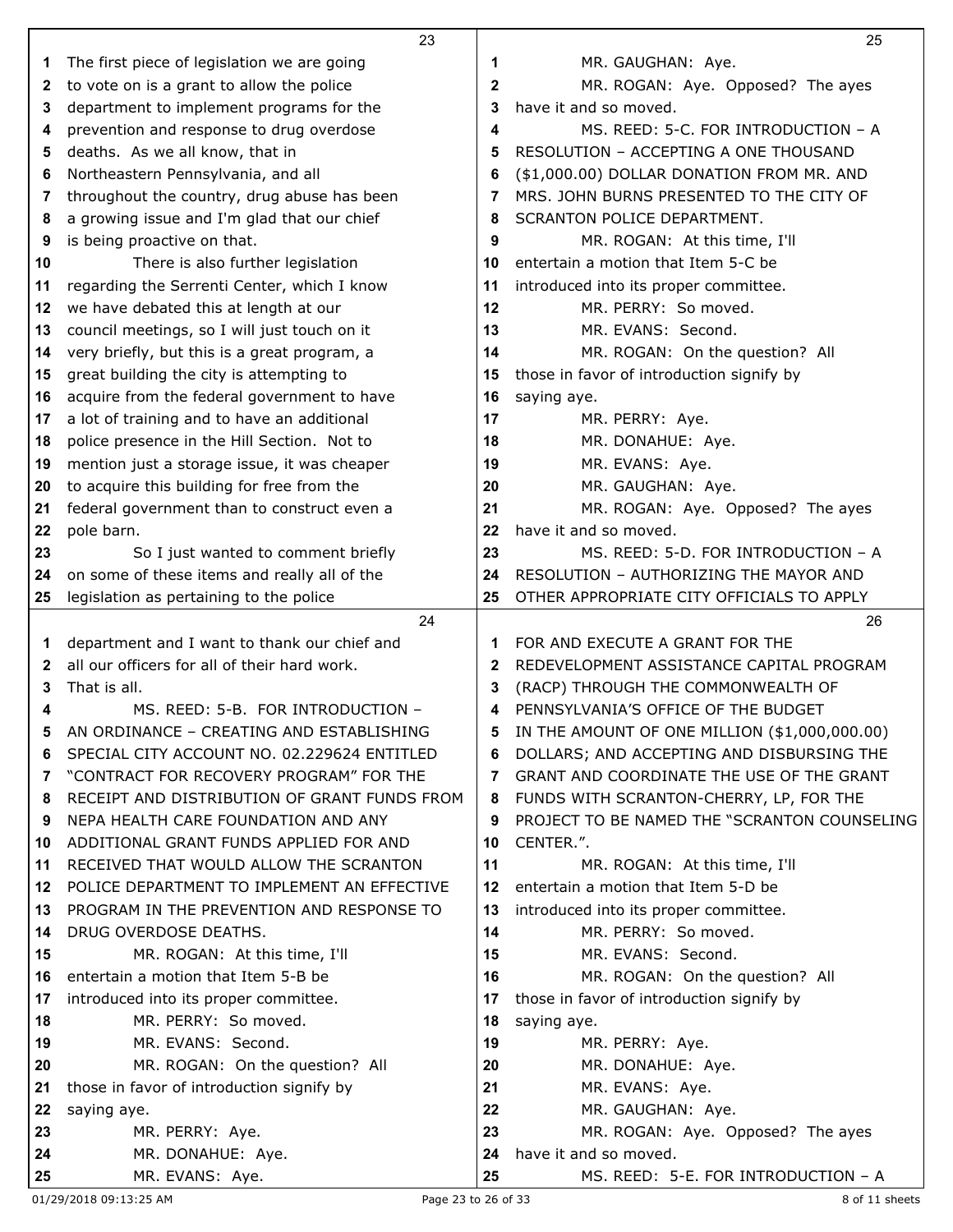|    | 27                                                                                       |              | 29                                                                                       |
|----|------------------------------------------------------------------------------------------|--------------|------------------------------------------------------------------------------------------|
| 1  | RESOLUTION - RATIFYING AND APPROVING THE                                                 | 1            | CITY OFFICIALS TO ACCEPT THE GRANT AND                                                   |
| 2  | EXECUTION AND SUBMISSION OF THE GRANT                                                    | $\mathbf{2}$ | DISBURSE THE GRANT FUNDS IN THE AMOUNT OF                                                |
| 3  | APPLICATION BY THE CITY OF SCRANTON POLICE                                               | 3            | \$40,000.00 FOR THE CONTRACT FOR                                                         |
| 4  | DEPARTMENT FOR A LAW ENFORCEMENT ACTIVITIES                                              | 4            | RECOVERY-ALTERNATIVE TO ARRESTING ADDICTS                                                |
| 5  | GRANT BY THE GOVERNOR'S BUDGET OFFICE FOR                                                | 5            | PROGRAM.                                                                                 |
| 6  | GRANT FUNDS TO CONVERT THE SERRENTI MEMORIAL                                             | 6            | MR. ROGAN: At this time, I'll                                                            |
| 7  | ARMY RESERVE CENTER, 1801 PINE STREET, INTO                                              | 7            | entertain a motion that Item 5-F be                                                      |
| 8  | AN EMERGENCY SERVICES CENTER TO BE USED BY                                               | 8            | introduced into its proper committee.                                                    |
| 9  | THE SCRANTON POLICE AND FIRE DEPARTMENTS AND                                             | 9            | MR. PERRY: So moved.                                                                     |
| 10 | AUTHORIZING THE MAYOR AND OTHER APPROPRIATE                                              | 10           | MR. EVANS: Second.                                                                       |
| 11 | CITY OFFICIALS TO ACCEPT THE GRANT AND                                                   | 11           | MR. ROGAN: On the question?                                                              |
| 12 | DISBURSE THE GRANT FUNDS IN THE AMOUNT OF                                                | 12           | MR. GAUGHAN: Yes, on the question.                                                       |
| 13 | \$175,000.00 TO CONVERT THE SERRENTI MEMORIAL                                            | 13           | I also want to commend the administration                                                |
| 14 | RESERVE CENTER TO AN EMERGENCY SERVICES                                                  | 14           | and Chief Graziano for the initiation of                                                 |
| 15 | CENTER.                                                                                  | 15           | this project. I think this is extremely                                                  |
| 16 | MR. ROGAN: At this time, I'll                                                            | 16           | unique and innovative and I think what's                                                 |
| 17 | entertain a motion that Item 5-E be                                                      | 17           | going to happen here is you will avoid this                                              |
| 18 | introduced into its proper committee.                                                    | 18           | stigma of arrest that usually follows a                                                  |
| 19 | MR. PERRY: So moved.                                                                     | 19           | recovering addict post-treatment.                                                        |
| 20 | MR. EVANS: Second.                                                                       | 20           | I think that the other thing that                                                        |
| 21 | MR. ROGAN: On the question?                                                              | 21           | this program is going to do is build                                                     |
| 22 | MR. EVANS: On the question, when we                                                      | 22           | community trust. The last thing that                                                     |
| 23 | had this discussion orginally I had asked                                                | 23           | someone needs who is addicted to drugs is to                                             |
| 24 | they look into selling the Ash Street                                                    | 24           | be thrown this jail. They need help. So I                                                |
| 25 | firehouse that's currently being used by the                                             | 25           | think this contract for recovery will build                                              |
|    |                                                                                          |              |                                                                                          |
|    | 28                                                                                       |              | 30                                                                                       |
| 1  |                                                                                          | 1            | that trust and I think it is extremely                                                   |
| 2  | police department for storage basically and                                              | 2            |                                                                                          |
| 3  | then using that money from the proceeds for<br>recurring cost at the Serrenti Center. So | 3            | unique, and again, I commend Chief Graziano<br>and the Scranton Police Department. Thank |
| 4  | if we can send a letter to Chief Graziano to                                             | 4            |                                                                                          |
|    |                                                                                          | 5            | you.                                                                                     |
|    | see where we are exactly on that process, if                                             | 6            | MR. ROGAN: Anyone else on the                                                            |
| 7  | that's been started or something we can get<br>started.                                  | 7            | question? All those in favor signify by                                                  |
| 8  |                                                                                          | 8            | saying aye.                                                                              |
| 9  | MR. ROGAN: Anyone else on the                                                            | 9            | MR. PERRY: Aye.                                                                          |
| 10 | question? All those in favor of<br>introduction signify by saying aye.                   | 10           | MR. DONAHUE: Aye.<br>MR. EVANS: Aye.                                                     |
| 11 | MR. PERRY: Aye.                                                                          | 11           | MR. GAUGHAN: Aye.                                                                        |
| 12 | MR. DONAHUE: Aye.                                                                        | 12           | MR. ROGAN: Aye. Opposed? The ayes                                                        |
| 13 | MR. EVANS: Aye.                                                                          | 13           | have it and so moved.                                                                    |
| 14 | MR. GAUGHAN: Aye.                                                                        | 14           | MS. REED: SIXTH ORDER. 6-A. NO                                                           |
| 15 |                                                                                          | 15           | BUSINESS AT THIS TIME.                                                                   |
| 16 | MR. ROGAN: Aye. Opposed? The ayes<br>have it and so moved.                               | 16           | SEVENTH ORDER. 7-A. FOR                                                                  |
| 17 | MS. REED: 5-F. FOR INTRODUCTION - A                                                      | 17           | CONSIDERATION BY THE COMMITTEE ON PUBLIC                                                 |
| 18 | RESOLUTION - RATIFYING AND APPROVING THE                                                 | 18           | SAFETY - FOR ADOPTION - RESOLUTION NO. 2,                                                |
| 19 | EXECUTION AND SUBMISSION OF THE GRANT                                                    | 19           | 2018 - ACCEPTING A ONE THOUSAND                                                          |
| 20 | APPLICATION BY THE CITY OF SCRANTON POLICE                                               | 20           | (\$1,000.00) DOLLAR DONATION FROM MR. AND                                                |
| 21 | DEPARTMENT TO THE NORTHEASTERN PENNSYLVANIA                                              | 21           | MRS. JOHN BURNS PRESENTED TO THE CITY OF                                                 |
| 22 | HEALTH CARE FOUNDATION FOR GRANT FUNDS FOR                                               | 22           | SCRANTON FIRE DEPARTMENT IN APPRECIATION FOR                                             |
| 23 | THE CONTRACT FOR RECOVERY-ALTERNATIVE TO                                                 | 23           | THE RESCUE OF THEIR SON.                                                                 |
| 24 | ARRESTING ADDICTS PROGRAM (AAA) AND                                                      | 24           | MR. ROGAN: What is the                                                                   |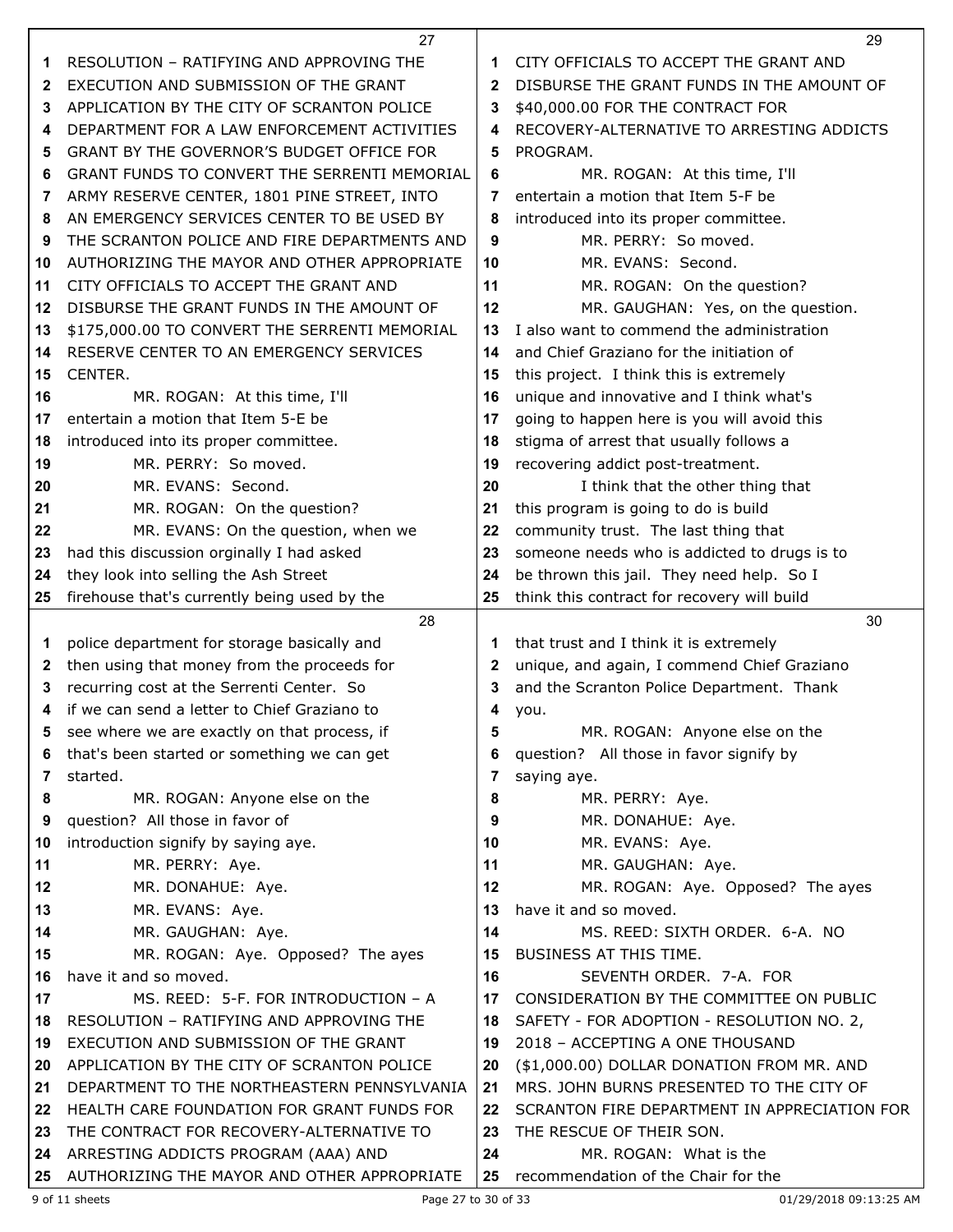Committee on Public Safety? MR. PERRY: As Chairperson for the Committee on Public Safety, I recommend final passage of Item 7-A. MR. EVANS: Second. MR. ROGAN: On the question? Roll call, please? MS. CARRERA: Mr. Perry. MR. PERRY: Yes. MS. CARRERA: Mr. Donahue. MR. DONAHUE: Yes. MS. CARRERA: Mr. Evans. MR. EVANS: Yes. MS. CARRERA: Mr. Gaughan. MR. GAUGHAN: Yes. MS. CARRERA: Mr. Rogan. MR. ROGAN: Yes. I hereby declare Item 7-A legally and lawfully adopted. MS. REED: 7-B. FOR CONSIDERATION BY THE COMMITTEE ON RULES - FOR ADOPTION - RESOLUTION NO. 3, 2018 – APPOINTMENT OF BRIAN FALLON, 719 RIVER STREET, SCRANTON, PENNSYLVANIA, 18505 TO THE POSITION OF DIRECTOR OF THE DEPARTMENT OF PARKS AND RECREATION EFFECTIVE JANUARY 1, 2018. MR. ROGAN: As Chairp for the Committee on Rules, I recommend final passage of Item 7-B. MR. EVANS: Second. MR. ROGAN: On the question? Roll call, please? MS. CARRERA: Mr. Perry. MR. PERRY: Yes. MS. CARRERA: Mr. Donahue. MR. DONAHUE: Yes. MS. CARRERA: Mr. Evans. MR. EVANS: Yes. MS. CARRERA: Mr. Gaughan. MR. GAUGHAN: Yes. MS. CARRERA: Mr. Rogan. MR. ROGAN: Yes. I hereby declare Item 7-B legally and lawfully adopted. If there is no further business, I'll entertain a motion to adjourn. MR. PERRY: Motion to adjourn. MR. ROGAN: Meeting is adjourned.